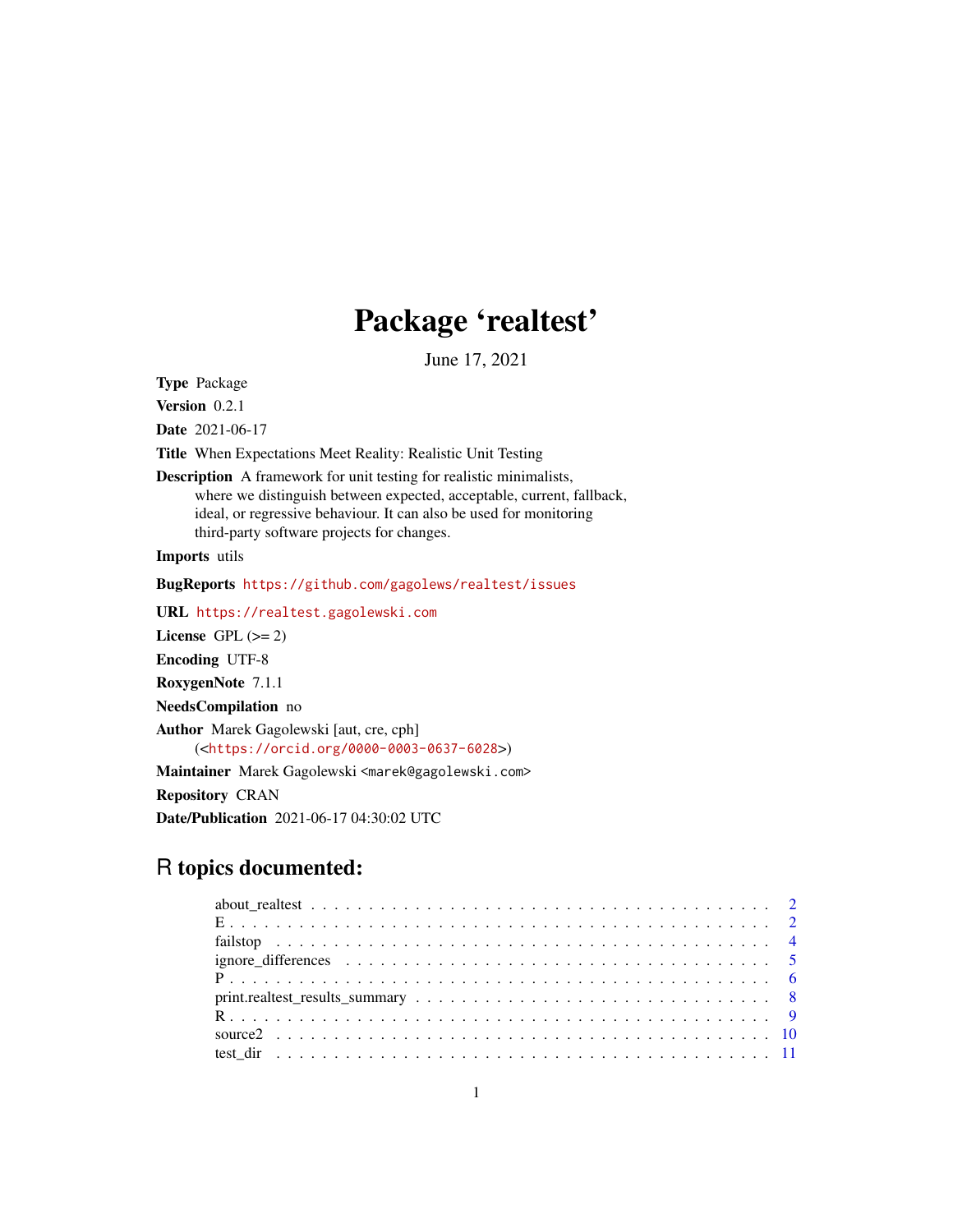#### <span id="page-1-0"></span>**Index** [13](#page-12-0)

# Description

realtest is a framework for unit testing for realistic minimalists, where we distinguish between expected, acceptable, and undesirable behaviour.

Keywords: unit testing, software quality, expectation, undesired behaviour, continuous integration. License: GNU General Public License version 2 or later.

# Author(s)

[Marek Gagolewski](https://www.gagolewski.com/)

# See Also

The official online manual of realtest at <https://realtest.gagolewski.com/>

<span id="page-1-1"></span>

E *Test Which Expectations are Met*

# Description

Performs a unit test and summarises the results.

# Usage

```
E(
  expr,
  ...,
  value_comparer = getOption("realtest_value_comparer", identical),
  sides_comparer = getOption("realtest_sides_comparer", sides_similar),
  postprocessor = getOption("realtest_postprocessor", failstop)
)
```
# Arguments

| expr | an expression to be recorded (via $R$ ) and and compared with the prototypes                                                                                                                                                                                                                                 |
|------|--------------------------------------------------------------------------------------------------------------------------------------------------------------------------------------------------------------------------------------------------------------------------------------------------------------|
| .    | a sequence of 1 or more (possibly named) prototypes constructed via R or P<br>(objects which are not of class realtest_descriptor will be passed to $P$ );<br>arguments whose names start with a dot (like .1abe1=va1ue) can be used to<br>introduce metadata (e.g., additional details in natural language) |
|      | value_comparer a two-argument function used (unless overridden by the prototype) to compare<br>the values with each other, e.g., identical or all. equal                                                                                                                                                     |
|      |                                                                                                                                                                                                                                                                                                              |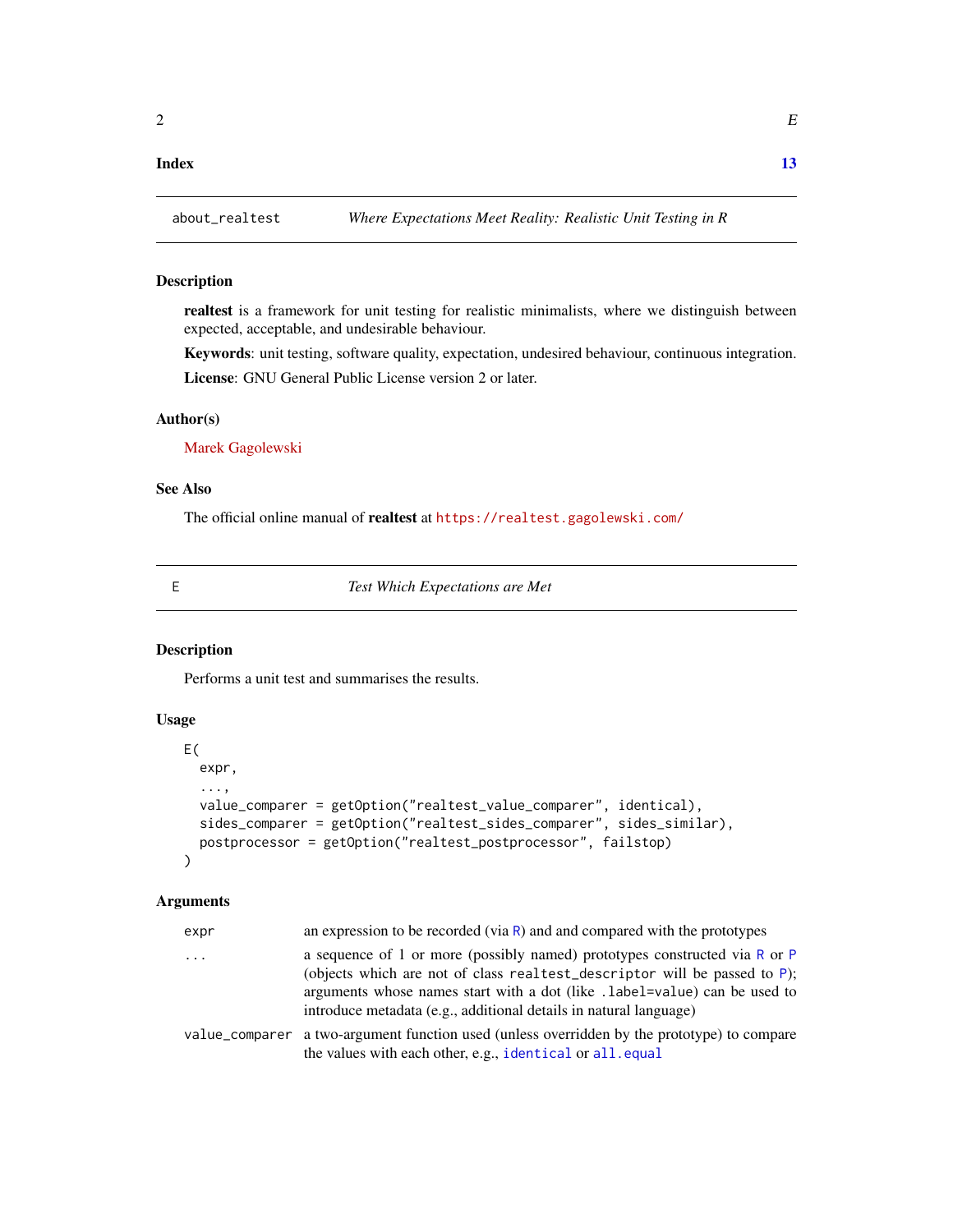<span id="page-2-0"></span>

|               | sides_comparer a two-argument function used (unless overridden by the prototype) to compare<br>the side effects (essentially: two lists) with each other, e.g., sides_similar or<br>ignore differences |
|---------------|--------------------------------------------------------------------------------------------------------------------------------------------------------------------------------------------------------|
| postprocessor | a function to call on the generated realtest_result, e.g., failstop                                                                                                                                    |

# Details

Each R expression has a range of possible effects. The direct effect corresponds to the value generated by evaluating the expression. Side effects may include errors, warnings, text printed out on the console, etc., see [P](#page-5-1) and [R](#page-8-1).

Arguments passed via ... whose names do not start with a dot should be objects of class realtest\_descriptor (otherwise they are passed to [P](#page-5-1)). They define the prototypes against which the object generated by expr will be tested.

value\_comparer and sides\_comparer are 2-ary functions that return TRUE if two objects/side effect lists are equivalent and a character string summarising the differences (or any other kind or object) otherwise.

The test case is considered as met, whenever value\_comparer(prototype[["value"]],object[["value"]]) and sides\_comparer(prototype[["sides"]],object[["sides"]]) are both TRUE for some prototype. The comparers may be overridden on a per-prototype basis, though. If prototype[["value\_comparer"]] or prototype[["sides\_comparer"]] are defined, these are used instead.

### Value

The function creates an object of class realtest\_result, which is a named list with at least the following components:

- object an object of class realtest\_descriptor, ultimately [R\(](#page-8-1)expr),
- prototypes a (possibly named) list of objects of class realtest\_descriptor that were passed via ...,
- matches a (possibly empty) numeric vector of the indexes of the prototypes matching the object (can be named),
- .dotted.names copied as-is from the arguments of the same name.

This object is then passed to the postprocessor which itself becomes responsible for generating the output value to be returned by the current function (and, e.g., throwing an error if the test fails).

#### Author(s)

#### [Marek Gagolewski](https://www.gagolewski.com/)

# See Also

The official online manual of realtest at <https://realtest.gagolewski.com/> Related functions: [P](#page-5-1), [R](#page-8-1), [test\\_dir](#page-10-1)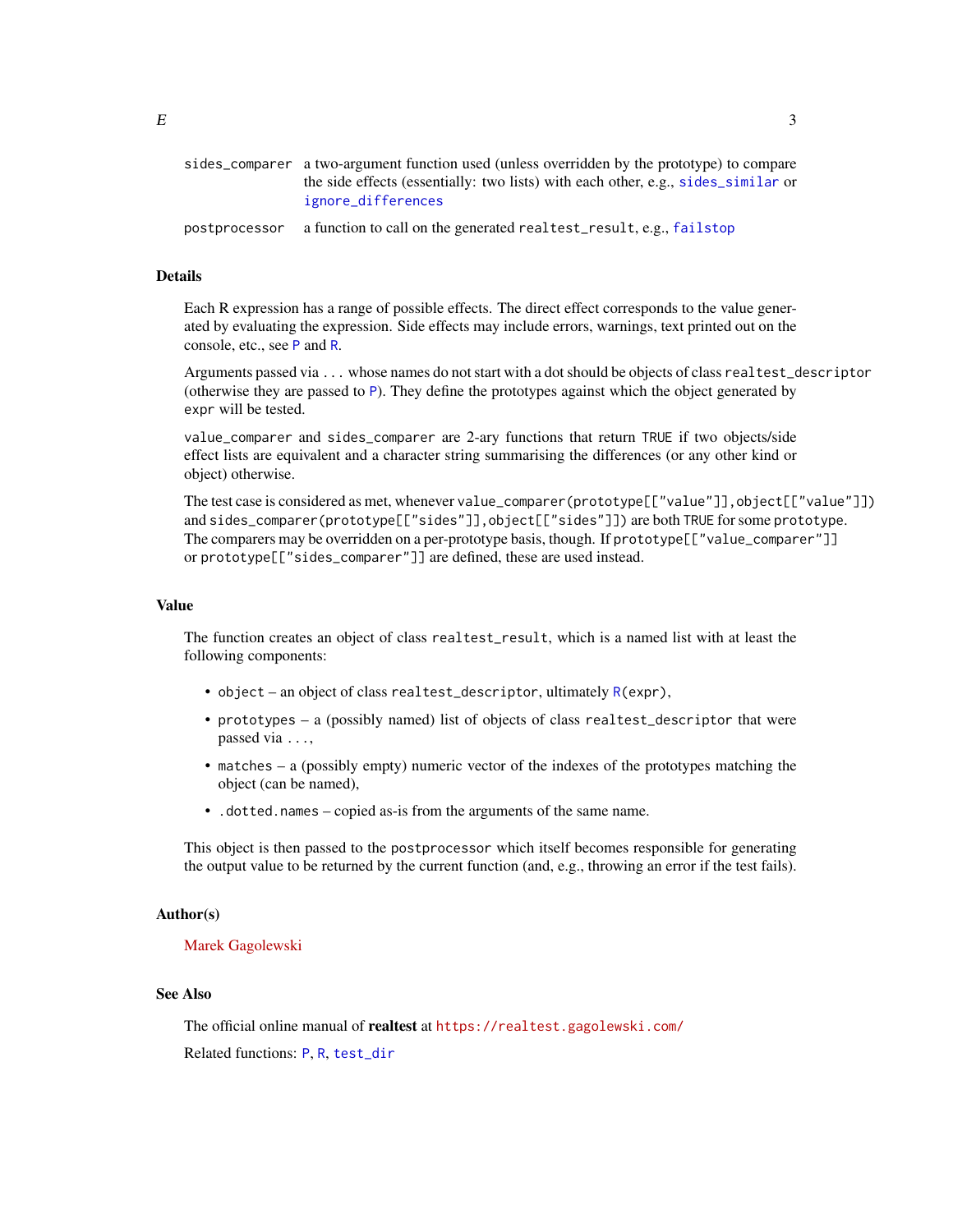#### Examples

```
# the default result postprocessor throws an error on a failed test:
E(E(sqrt(4), P(7)), P(error=TRUE, stdout=TRUE))
E(sqrt(4), 2.0) # the same as E(sqrt(4), P(2.0))E(sin(pi), 0.0, value_comparer=all.equal) # almost-equal
E(
 sample(c("head", "tail"), 1),
  .description="this call has two possible outcomes",
  "head", # first prototype
 "tail" # second prototype
\lambdaE(sqrt(-1), P(NaN, warning=TRUE)) # a warning is expected
E(sqrt(-1), NaN, sides_comparer=ignore_differences) # do not test side effects
E(sqrt(-1), P(NaN, warning=NA)) # ignore warnings
E(
 past(1:2, 1:3), # expression to test - concatenation.description="partial recycling", # info - what behaviour are we testing?
 best=P( \qquad # what we yearn for (ideally)
   c("11", "22", "13"),
   warning="longer object length is not a multiple of shorter object length"
 ),
 pass=c("11", "22", "13"), # this is the behaviour we have now
 bad=P(error=TRUE) # avoid regression
)
e <- E(sin(pi), best=0.0, pass=P(0.0, value_comparer=all.equal),
  .comment="well, this is not a symbolic language after all...")
print(e)
```
<span id="page-3-1"></span>failstop *Example Test Result Postprocessors*

# Description

Test result postprocessors are used in [E](#page-1-1). failstop calls  $str(r)$  $str(r)$  and throws an error if an expectation is not met, i.e., when r[["matches"]] is of length 0.

# Usage

failstop(r)

#### Arguments

r object of class realtest\_result, see [E](#page-1-1)

<span id="page-3-0"></span>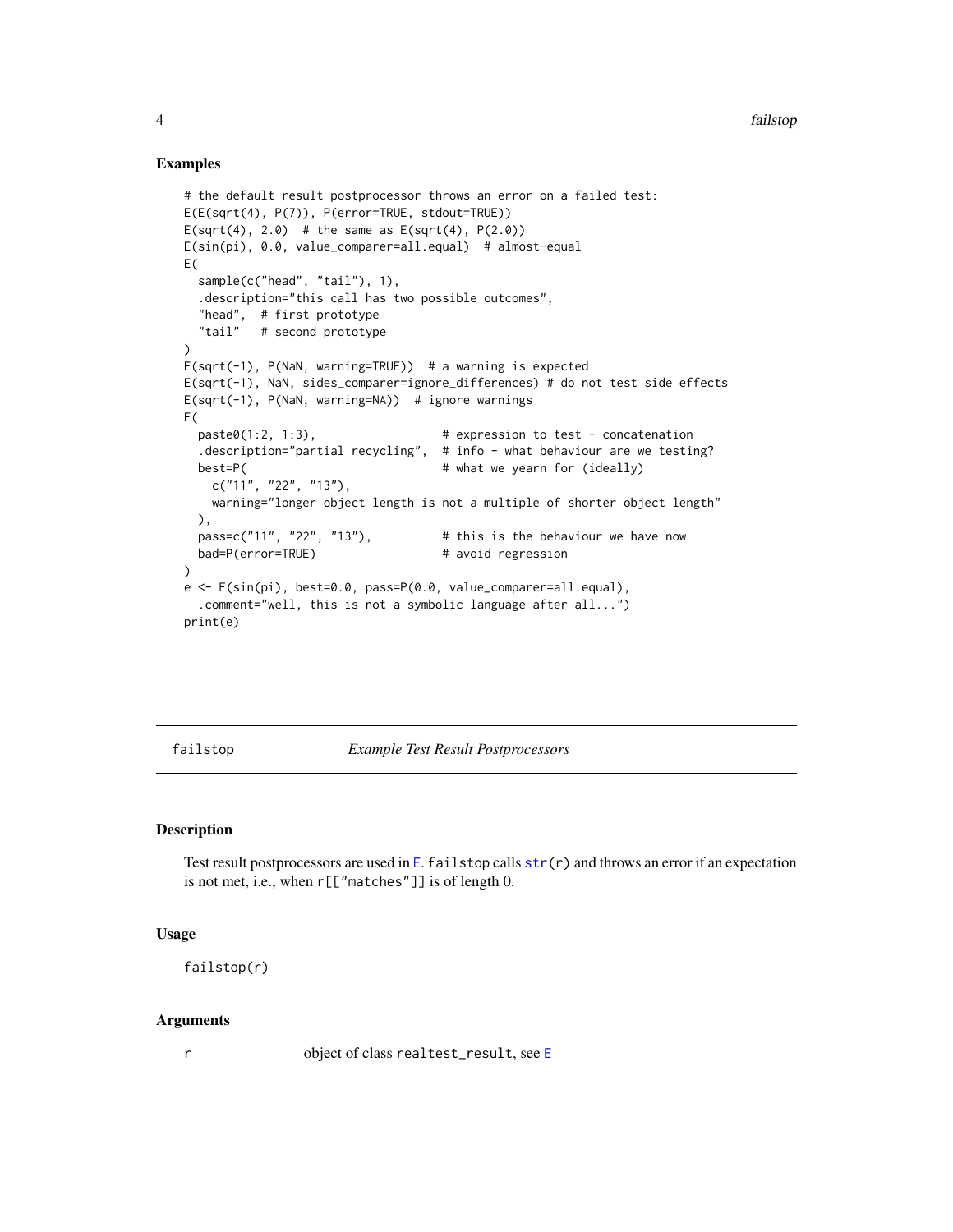# <span id="page-4-0"></span>Details

These are example postprocessors. You are encouraged to write your own ones that will suit your own needs. Explore their source code for some inspirations. It's an open source (and free!) project after all.

For failstop, you can always create a function str.realtest\_result implementing the pretty printing of an error message.

#### Value

Returns r, invisibly.

#### Author(s)

[Marek Gagolewski](https://www.gagolewski.com/)

# See Also

The official online manual of realtest at <https://realtest.gagolewski.com/>

<span id="page-4-2"></span>ignore\_differences *Example Object and Side Effect Comparers*

# <span id="page-4-1"></span>Description

Example two-argument functions to compare direct or indirect effects of two test descriptors (see [P](#page-5-1) and  $R$ ). These can be passed as value\_comparer and sides\_comparer to  $E$ .

# Usage

```
ignore_differences(x, y)
```
sides\_similar(x, y)

#### Arguments

|   | prototype or part thereof             |
|---|---------------------------------------|
| У | object under scrutiny or part thereof |

#### Details

Notable built-in (base R) comparers include [identical](#page-0-0) (the strictest possible) and [all.equal](#page-0-0) (can ignore, amongst others, round-off errors; note that it is an S3 generic).

ignore\_differences is a dummy comparer that always returns TRUE. Hence, it does not discriminate between anything.

sides\_similar is useful when comparing side effect lists. It defines the following semantics for the prototypical values: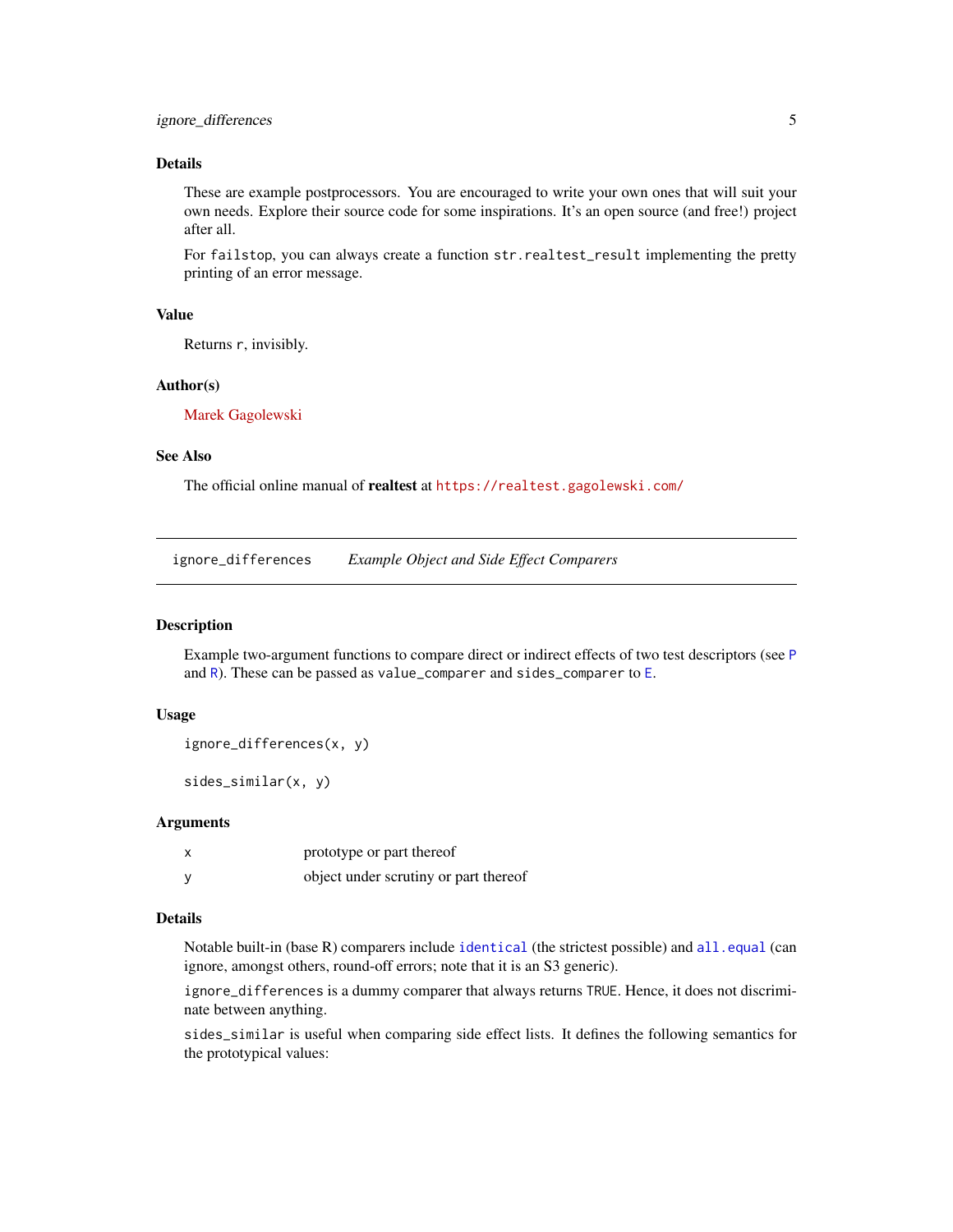- <span id="page-5-0"></span>• non-existent, NULL, or FALSE – side effect must not occur,
- NA ignore whatsoever,
- TRUE side effect occurs, but the details are irrelevant (e.g., 'some warning' as opposed to "NaNs produced")
- otherwise, a character vector with message(s) matched exactly.

You can define any comparers of your own liking: the possibilities are endless. For example:

- a comparer for side effects based on regular expressions or wildcards (e.g., ".not converged.\*"),
- a comparer that tests whether all elements in a vector are equal to TRUE,
- a comparer that verifies whether each element in a vector falls into a specified interval,
- a comparer that ignores all the object attributes (possibly in combination with other comparers),

and so forth.

# Value

Each comparer should yield TRUE if the test condition is considered met or anything else otherwise. However, it is highly recommended that in the latter case, a single string with a short summary of the differences is returned, as in [all.equal](#page-0-0).

#### Author(s)

[Marek Gagolewski](https://www.gagolewski.com/)

#### See Also

The official online manual of realtest at <https://realtest.gagolewski.com/>

<span id="page-5-1"></span>

P *Manually Create a Test Descriptor Prototype*

# Description

Allows for formulating expectations like 'the desired outcome is  $c(1,2,3)$ , with a warning' or 'an error should occur'.

### Usage

```
P(
  value = NULL,
  error = NULL,
  warning = NULL,
  message = NULL,
  stdout = NULL,
  stderr = NULL,
  value_comparer = NULL,
  sides_comparer = NULL
)
```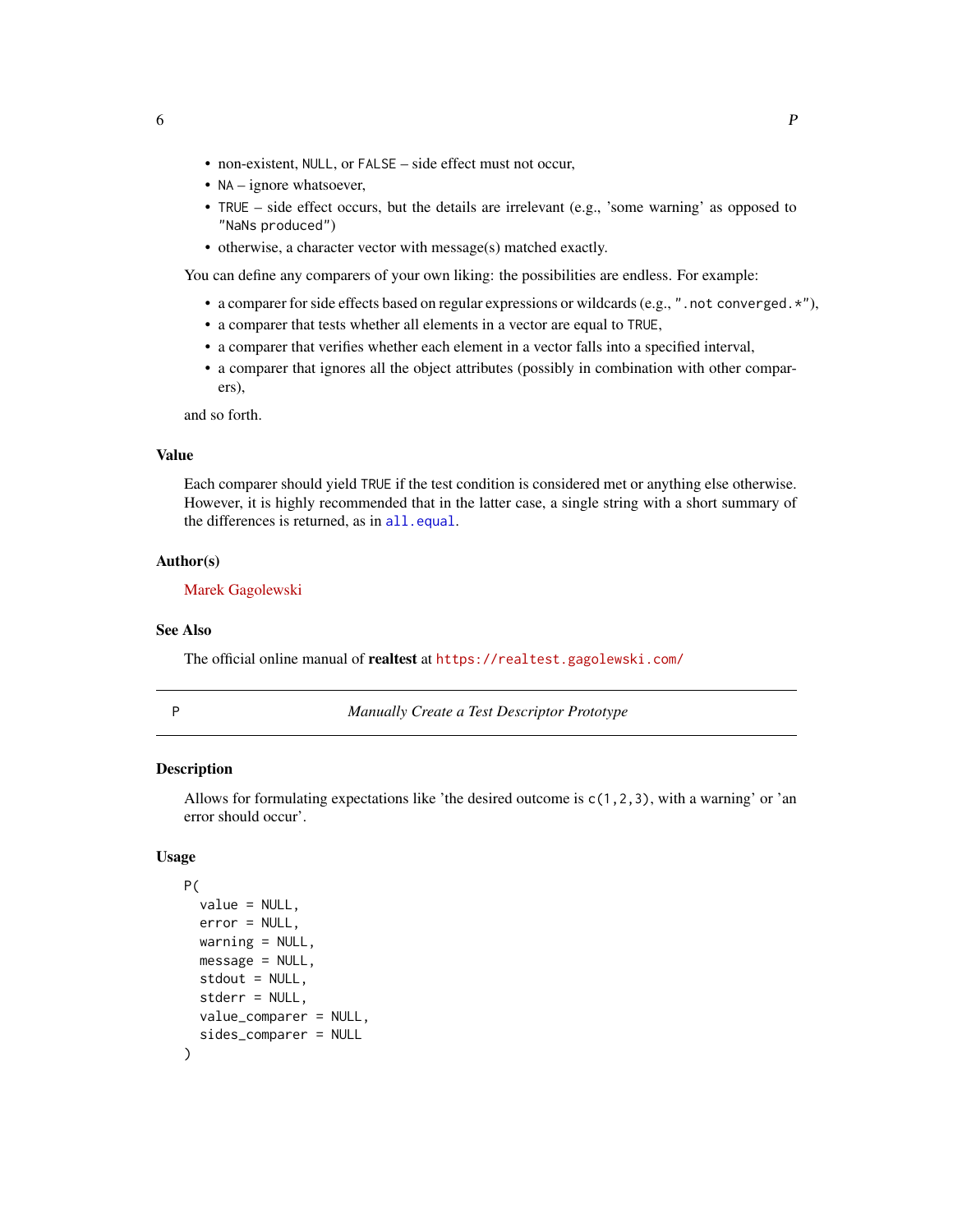# <span id="page-6-0"></span>Arguments

| value                          | object (may of course be equipped with attributes)                                                 |
|--------------------------------|----------------------------------------------------------------------------------------------------|
| error, warning, message        |                                                                                                    |
|                                | conditions expected to occur, see stop, warning, and message                                       |
|                                | stdout, stderr character data expected on stdout and stderr, respectively                          |
| value_comparer, sides_comparer |                                                                                                    |
|                                | optional two-argument functions which may be used to override the default com-<br>parers used by E |

#### Details

If error, warning, message, stdout, or stderr is NULL, then no side effect of a particular kind is included in the output.

The semantics is solely defined by the sides\_comparer. [E](#page-1-1) by default uses [sides\\_similar](#page-4-1) (see its description therein), although you are free to override it manually or via a global option.

# Value

A list of class realtest\_descriptor with named components:

- value,
- sides (optional) a list with named elements error, warnings, messages, stdout, and stderr; those which are missing are assumed to be equal to NULL,
- value\_comparer (optional) a function object,
- sides\_comparer (optional) a function object.

Other functions are free to add more named components, and do with them whatever they please.

#### Author(s)

[Marek Gagolewski](https://www.gagolewski.com/)

# See Also

The official online manual of realtest at <https://realtest.gagolewski.com/>

Related functions: [E](#page-1-1), [R](#page-8-1)

#### Examples

```
# the desired outcome is c(1L, 2L, 3L):
P(1:3)
# expecting c(1L, 2L, 3L), with a specific warning:
P(1:3, warning="longer object length is not a multiple of shorter object length")
# note, however, that it is the sides_comparer that defines the semantics
```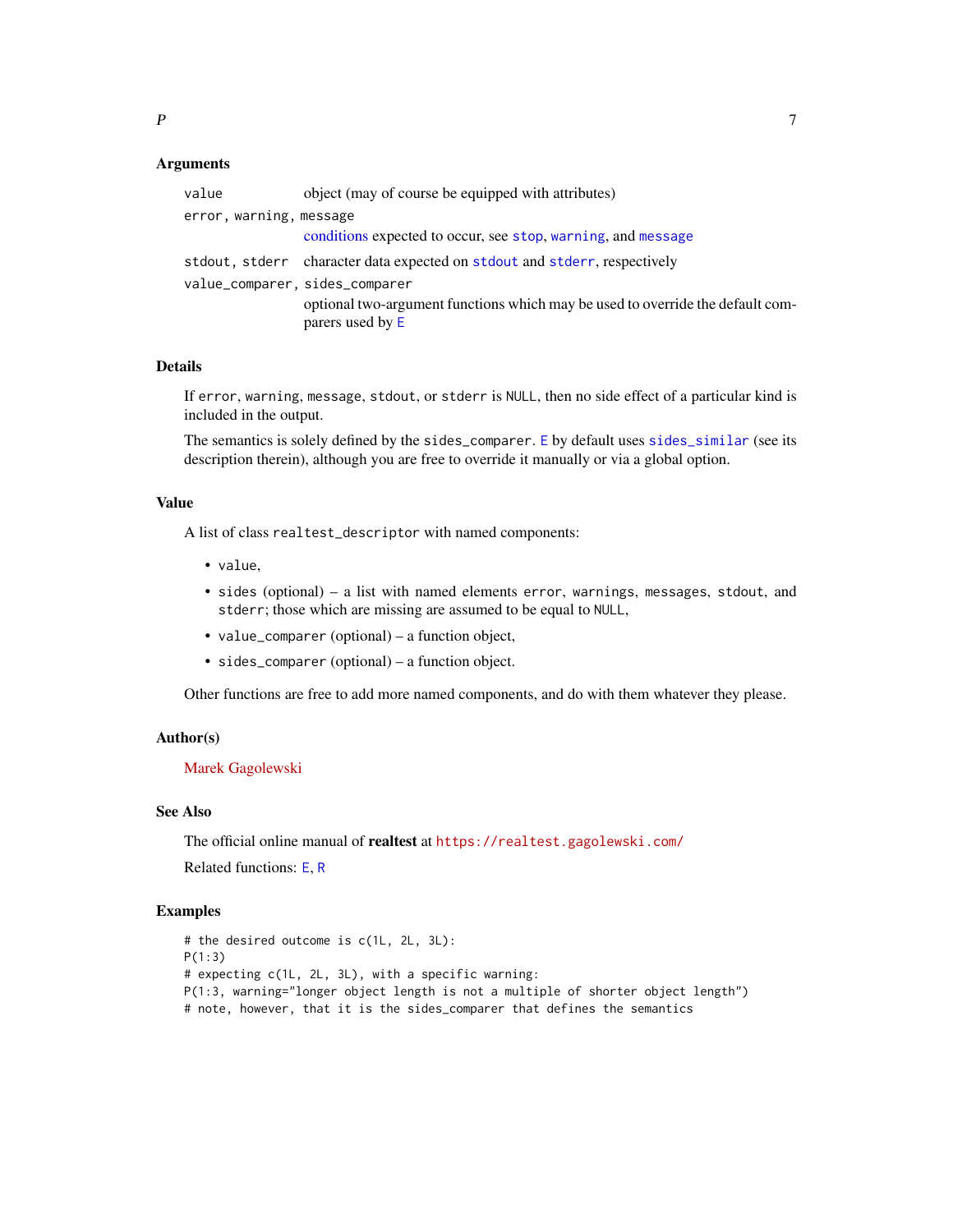<span id="page-7-0"></span>print.realtest\_results\_summary

*Summarise and Display Test Results*

# <span id="page-7-1"></span>Description

An example (write your own which will better suit your needs) way to summarise the results returned by test\_dir.

#### Usage

```
## S3 method for class 'realtest_results_summary'
print(x, label\_fail = "fail", ...)
```

```
## S3 method for class 'realtest_results'
summary(object, label_pass = "pass", label_fail = "fail", ...)
```
# Arguments

| X                       | object returned by summary.realtest_results                    |
|-------------------------|----------------------------------------------------------------|
| label_fail              | single string labelling failed test cases                      |
| $\cdot$ $\cdot$ $\cdot$ | currently ignored                                              |
| object                  | list of objects of class realtest_result, see E.               |
| label_pass              | single string denoting the default name for unnamed prototypes |

# Value

print.realtest\_results\_summary returns x, invisibly.

summary.realtest\_results returns an object of class realtest\_results\_summary which is a data frame summarising the test results, featuring the following columns:

- call name of the function tested,
- match the name of the first matching prototype, label\_pass if it is unnamed or label\_fail if there is no match,
- .file (optional) name of the source file which defined the expectation,
- . line (optional) line number,
- .expr (optional) source code of the whole tested expression.

#### Author(s)

#### [Marek Gagolewski](https://www.gagolewski.com/)

# See Also

The official online manual of realtest at <https://realtest.gagolewski.com/> Related functions: [test\\_dir](#page-10-1)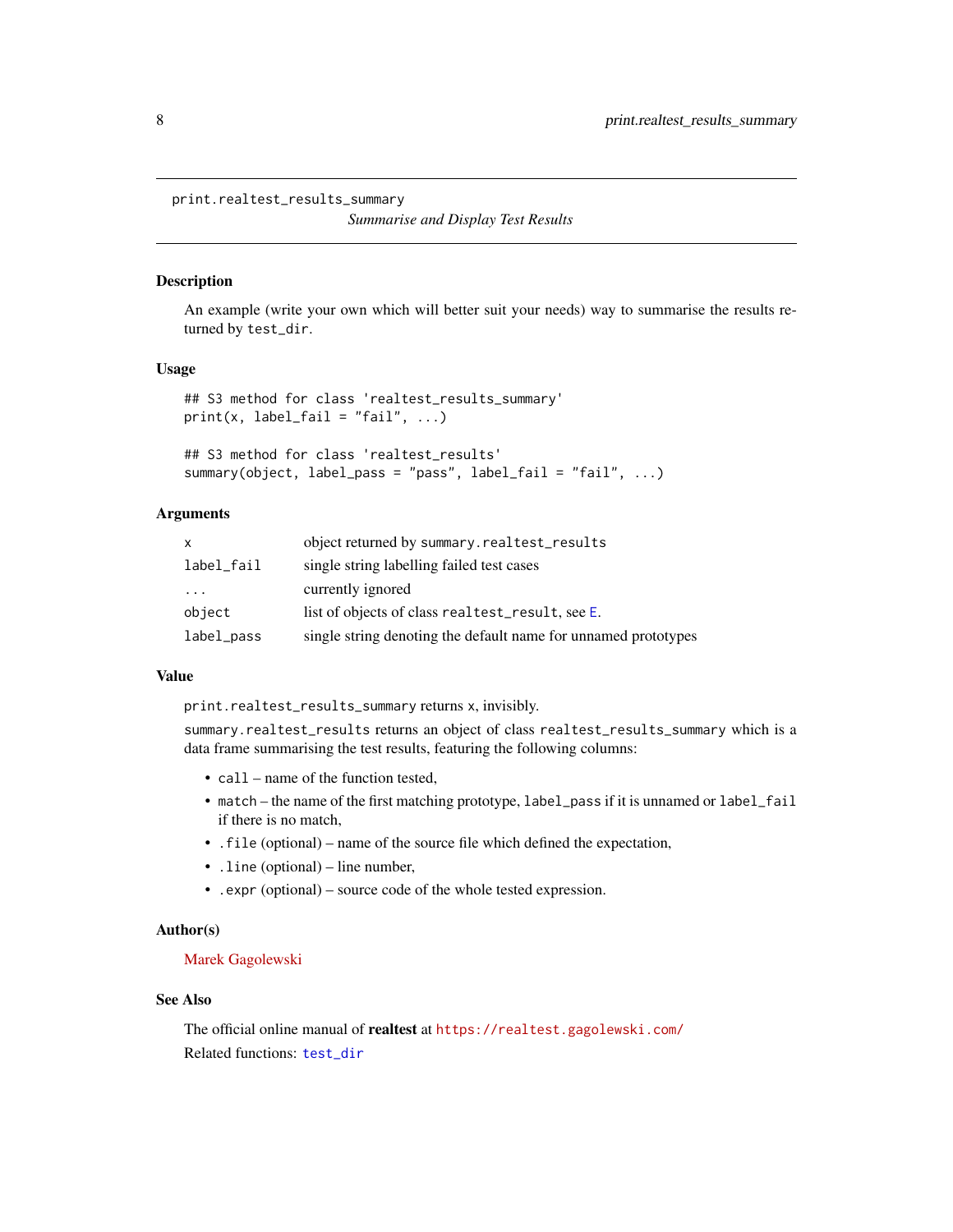# <span id="page-8-0"></span>Examples

```
r <- test_dir("~/R/realtest/inst/realtest")
s \leq -\text{summary}(r) # summary.realtest_results
print(s) # print.realtest_results_summary
stopifnot(!any(s[["match"]]=="fail")) # halt if there are failed tests
```
<span id="page-8-1"></span>R *Create a Result Descriptor by Recording Effects of an Expression Evaluation*

#### Description

Evaluates an expression and records its direct and indirect effects: the resulting value as well as the information whether any errors, warnings, or messages are generated and if anything on [stdout](#page-0-0) or [stderr](#page-0-0) is printed.

# Usage

 $R(expr, \ldots)$ 

#### Arguments

| expr     | a formal argument to be evaluated   |
|----------|-------------------------------------|
| $\cdots$ | further arguments to be passed to P |

#### Details

Note that messages, warnings, and errors are typically written to [stderr](#page-0-0), but these are considered separately here. In other words, when testing expectations with [E](#page-1-1), e.g., the reference stderr should not include the anticipated diagnostic messages.

There may be other side effects, such as changing the state of the random number generator, modifying options or environment variables, modifying the calling or global environment (e.g., creating new global variables), attaching objects onto the search part (e.g., loading package namespaces), or plotting, but these are not captured, at least, not in the current version of the package.

# Value

A list of class realtest\_descriptor, see [P](#page-5-1), which this function calls. The additional named component expr gives the expression used to generate the value.

If an effect of particular kind does not occur, it is not included in the resulting list. stdout, stderr, and error are at most single strings.

When an error occurs, value is NULL.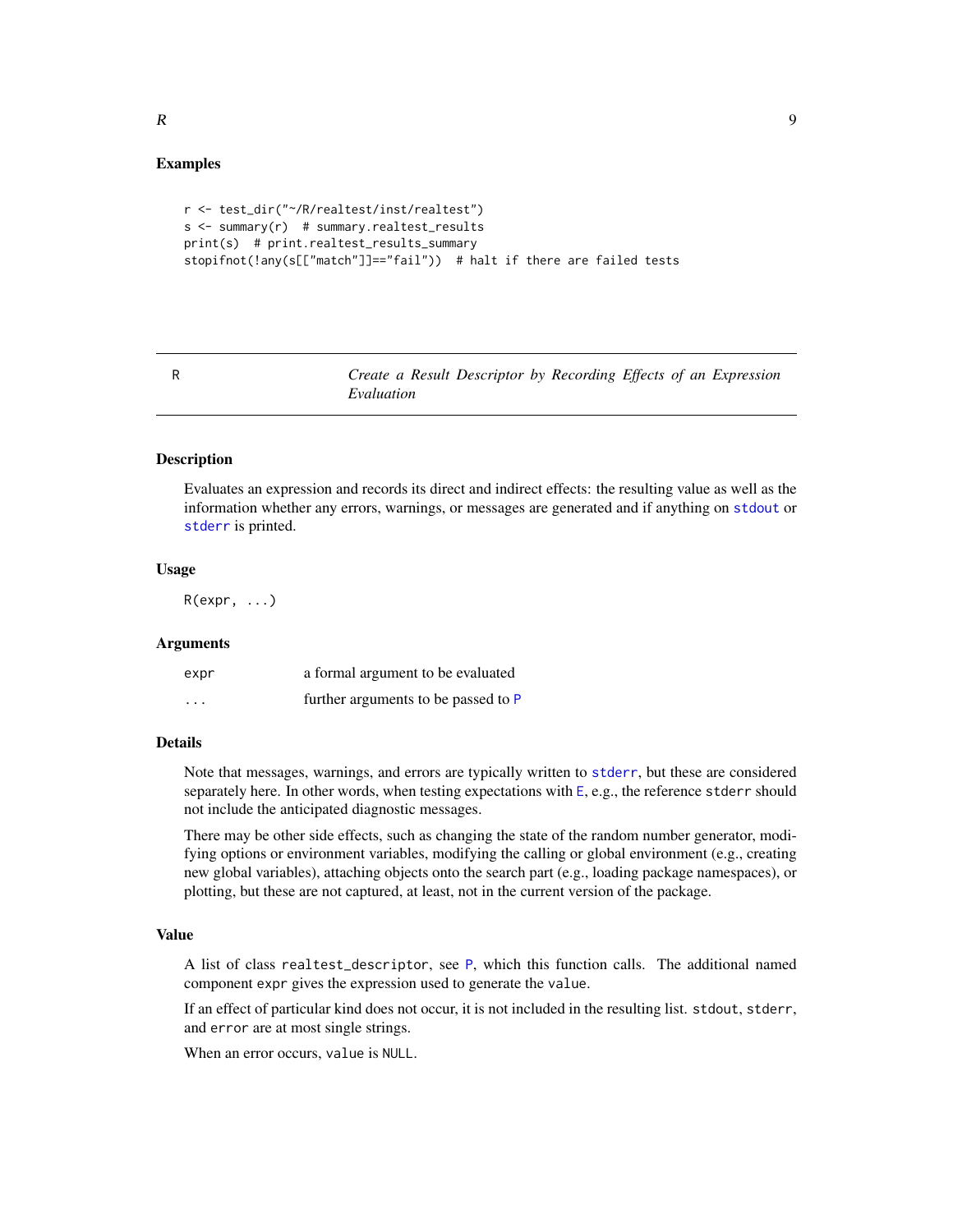10 source2

### Author(s)

[Marek Gagolewski](https://www.gagolewski.com/)

# See Also

The official online manual of realtest at <https://realtest.gagolewski.com/>

Related functions: [E](#page-1-1), [P](#page-5-1)

# Examples

```
R(sum(1:10))
R(cat("a bit talkative, innit?"))
R(sqrt(c(-1, 0, 1, 2, 4)))
R(log("aaaargh"))
R(f)cat("STDOUT"); cat("STDERR", file=stderr()); message("MESSAGE");
   warning("WARNING"); warning("WARNING AGAIN"); cat("MORE STDOUT");
    message("ANOTHER MESSAGE"); stop("ERROR"); "NO RETURN VALUE"
})
```
<span id="page-9-1"></span>

source2 *Read and Evaluate Code from an R Script*

#### Description

A simplified alternative to [source](#page-0-0), which additionally sets some environment variables whilst executing a series of expressions to ease debugging.

# Usage

```
source2(file, local = FALSE)
```
#### **Arguments**

| file  | usually a file name, see parse                                            |
|-------|---------------------------------------------------------------------------|
| local | specifies the environment where expressions will be evaluated, see source |

# Details

The function sets/updates the following environment variables while evaluating consecutive expressions:

- $\_FILE\_$  path to current file,
- $\angle$ LINE<sub>--</sub> line number where the currently executed expression begins,
- \_\_EXPR\_\_ source code defining the expression.

<span id="page-9-0"></span>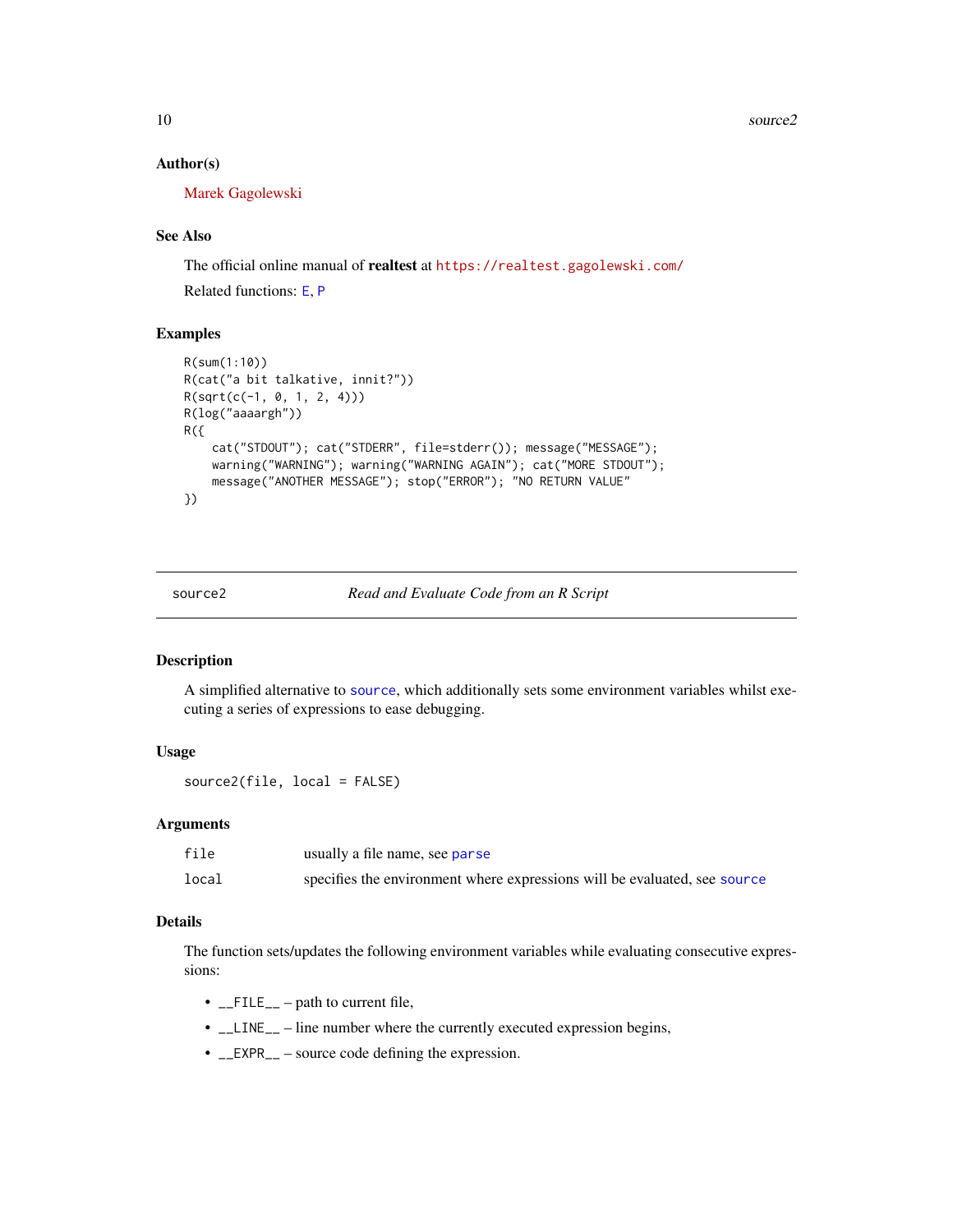<span id="page-10-0"></span>test\_dir 11

# Value

This function returns nothing.

#### Author(s)

[Marek Gagolewski](https://www.gagolewski.com/)

# See Also

The official online manual of realtest at <https://realtest.gagolewski.com/>

#### Examples

```
# example error handler - report source file and line number
old_option_error <- getOption("error")
options(error=function()
  cat(sprintf(
       "Error in %s:%s.\n", Sys.getenv("__FILE__"), Sys.getenv("__LINE__")
  ), file=stderr()))
# now call source2() to execute an R script that throws some errors...
options(error=old_option_error) # cleanup
```
<span id="page-10-1"></span>test\_dir *Gather All Test Results From R Scripts*

# Description

Executes all R scripts in a given directory whose names match a given pattern and gathers all test result in a single list, which you can process however you desire.

The function does not fail if some tests are not met – you need to detect this yourself.

# Usage

```
test_dir(
 path = "tests",
 pattern = "^{\prime}realtest-.*/\Lambda.R$",recursive = FALSE,
  ignore.case = FALSE
)
```
### Arguments

| path        | directory with scripts to execute                       |
|-------------|---------------------------------------------------------|
| pattern     | regular expression specifying the file names to execute |
| recursive   | logical, see list. files                                |
| ignore.case | logical, see list. files                                |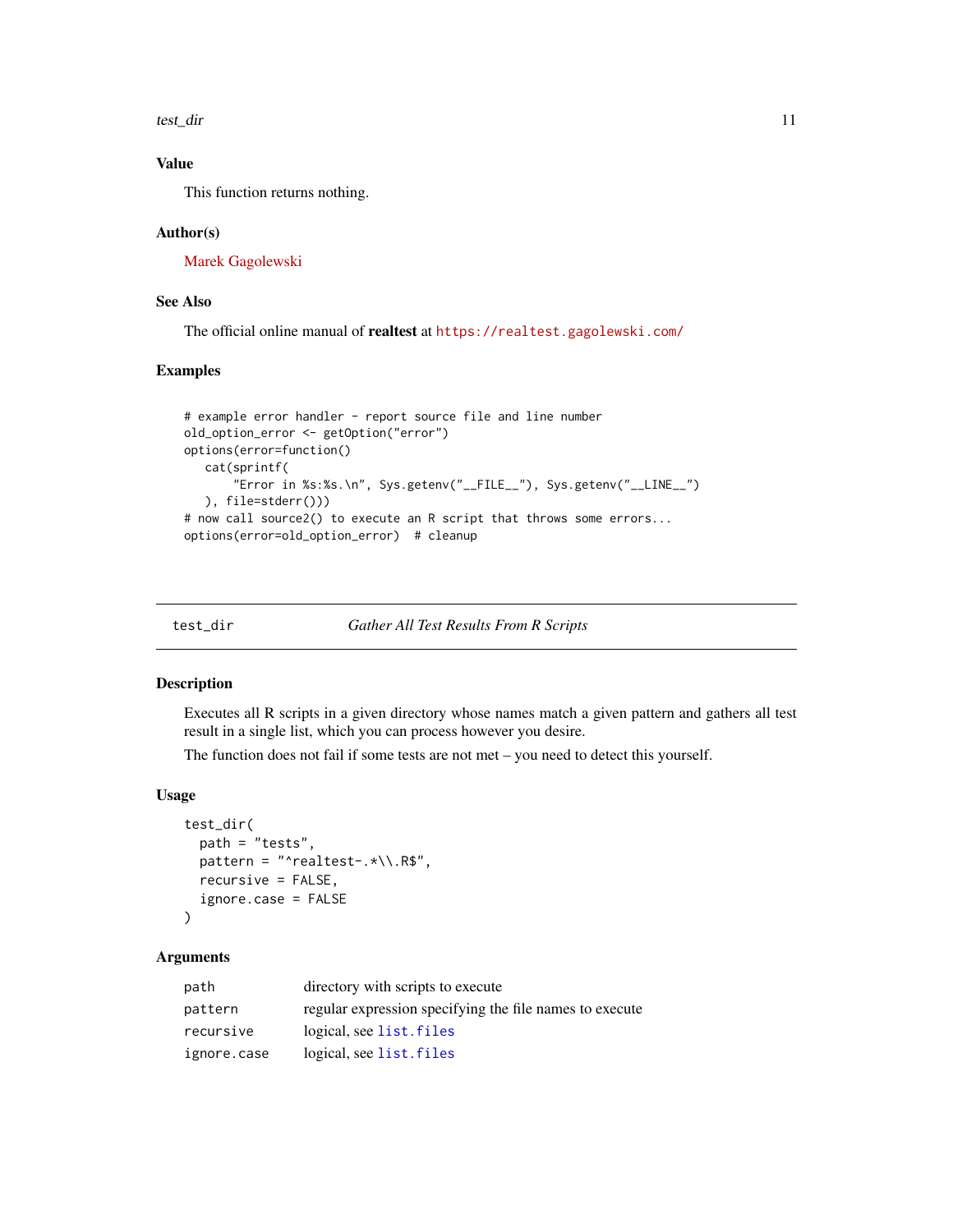# <span id="page-11-0"></span>Value

Returns a list of all test results (of class realtest\_results), each being an object of class realtest\_result, see [E](#page-1-1), with additional fields .file, .line, and .expr, giving the location and the source code of the test instance.

# Author(s)

[Marek Gagolewski](https://www.gagolewski.com/)

# See Also

The official online manual of realtest at <https://realtest.gagolewski.com/> Related functions: [source2](#page-9-1), [summary.realtest\\_results](#page-7-1)

# Examples

```
r <- test_dir("~/R/realtest/inst/realtest")
s <- summary(r) # summary.realtest_results
print(s) # print.realtest_results_summary
stopifnot(!any(s[["match"]]=="fail")) # halt if there are failed tests
```